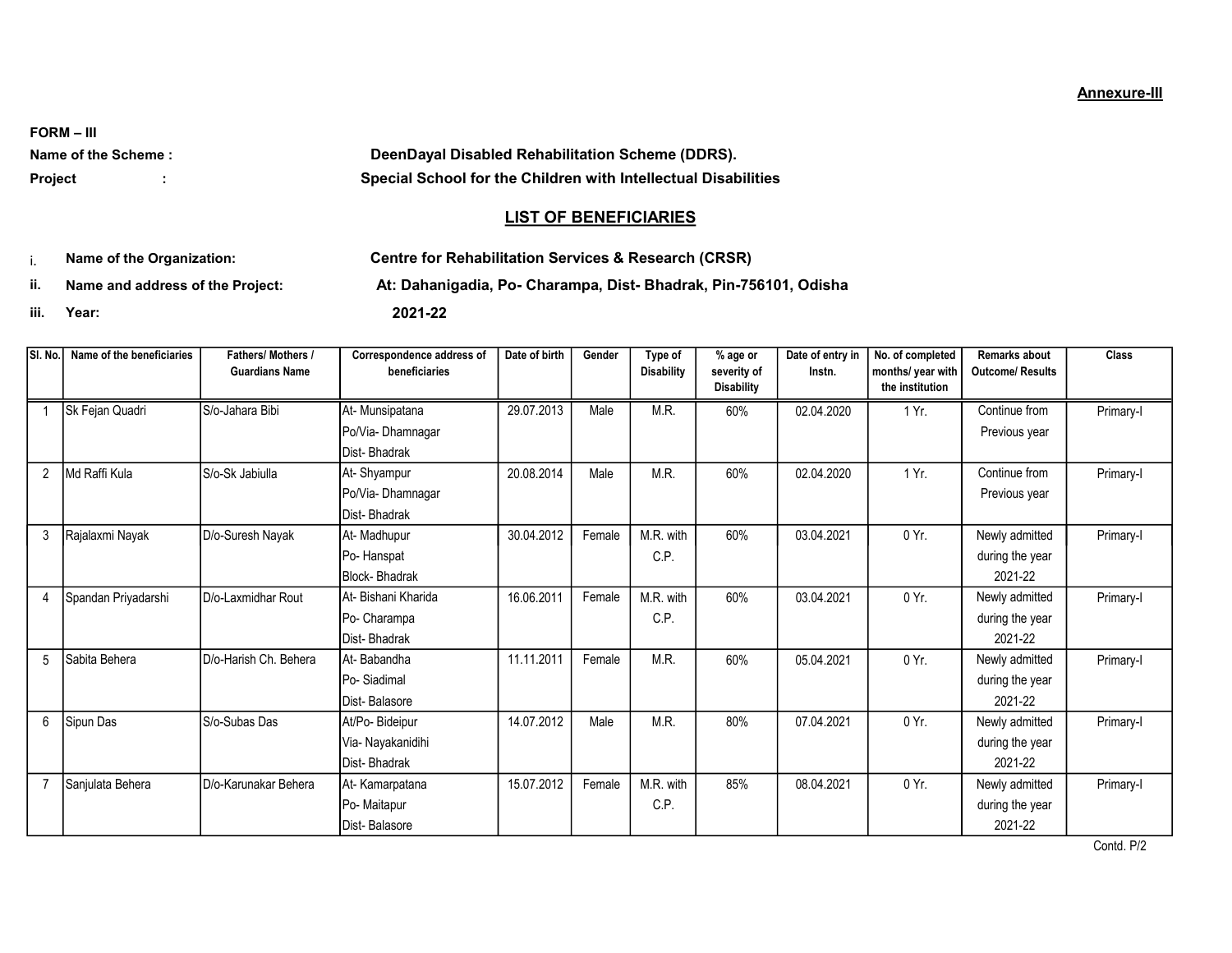|                 |                           |                                             |                                                   |               | 2      |                              |                                                     |                            |                                                          |                                              |              |
|-----------------|---------------------------|---------------------------------------------|---------------------------------------------------|---------------|--------|------------------------------|-----------------------------------------------------|----------------------------|----------------------------------------------------------|----------------------------------------------|--------------|
| SI. No          | Name of the beneficiaries | Fathers/ Mothers /<br><b>Guardians Name</b> | Correspondence address of<br>beneficiaries        | Date of birth | Gender | Type of<br><b>Disability</b> | $\sqrt%$ age or<br>severity of<br><b>Disability</b> | Date of entry in<br>Instn. | No. of completed<br>months/ year with<br>the institution | <b>Remarks about</b><br>Outcome/ Results     | <b>Class</b> |
| 8               | Chetan Jena               | S/o-Birabhadra Jena                         | At-Suan<br>Po-Sudarsanpur<br>Dist-Bhadrak         | 23.10.2010    | Male   | M.R.                         | 75%                                                 | 04.04.2017                 | 4 Yrs.                                                   | Promoted                                     | Primary-II   |
| 9               | Sabitri Mahakud           | D/o-Sukanta Mahakud                         | At-Taladumuka<br>Po-Nandapur<br>Dist-Bhadrak      | 11.01.2009    | Female | M.R.                         | 60%                                                 | 05.04.2017                 | 4 Yrs.                                                   | Promoted                                     | Primary-II   |
| 10 <sup>1</sup> | Nitesh Rout               | S/o-Mantu Rout                              | At/Po- Bhuinpur<br>Via- Panikoili<br>Dist- Jajpur | 29.05.2010    | Male   | M.R.                         | 75%                                                 | 02.04.2019                 | 2 Yrs.                                                   | Promoted                                     | Primary-II   |
| 11              | Deeparani Barik           | D/o-Ratnakar Barik                          | At-Daipur<br>Po-Narayanpur<br>Dist-Bhadrak        | 24.11.2011    | Female | M.R. with<br>C.P.            | 75%                                                 | 04.04.2020                 | $1Yr$ .                                                  | Promoted                                     | Primary-II   |
| 12              | Goutam Mohanty            | S/o-Sanjaya Mohanty                         | At/Po- Alauti<br>Via-Barapada<br>Dist-Bhadrak     | 26.12.2011    | Male   | M.R.                         | 80%                                                 | 06.04.2020                 | 1Yr.                                                     | Promoted                                     | Primary-II   |
| 13              | Suresh Mallick            | S/o-Basant Mallick                          | At-Bahabalpur<br>Po- Ertal<br>Dist-Bhadrak        | 19.11.2011    | Male   | M.R. with<br>C.P.            | 80%                                                 | 18.04.2019                 | 2 Yrs.                                                   | Promoted                                     | Primary-II   |
| 14              | Rasmita Mallik            | D/o-Nisakar Mallik                          | At/Po-Ramkrushnapur<br>Via-Bonth<br>Dist-Bhadrak  | 18.01.2009    | Female | M.R.                         | 90%                                                 | 16.04.2019                 | 2 Yrs.                                                   | Continue from<br>Previous Year               | Primary-II   |
| 15              | Mirja Sahil Beg           | S/o-Mirja Khallk Beg                        | At-Dhanatola<br>IPo- Purunabazar<br>Dist-Bhadrak  | 26.02.2012    | Male   | M.R.                         | 60%                                                 | 11.04.2019                 | 2 Yrs.                                                   | Continue from<br>Previous Year               | Primary-II   |
| 16              | Sabana Parbeen            | D/o-Julfukar Khan                           | At- Mustafapur<br>Po-Dobal<br>Dist-Bhadrak        | 11.12.2010    | Female | M.R.                         | 50%                                                 | 02.04.2020                 | 1 Yr.                                                    | Continue from<br>Previous Year               | Primary-II   |
| 17              | Safina Parween            | D/o-Sk Ajmal                                | At- Mustafapur<br>Po-Dobal<br>Dist-Bhadrak        | 10.07.2011    | Female | M.R. with<br>C.P.            | 80%                                                 | 03.04.2020                 | 1 Yr.                                                    | Continue from<br>Previous Year               | Primary-II   |
| 18              | Rudrajit Singh            | S/o-Jagatjit Singh                          | At- Dhabalagiri<br>Po- Vyasanagar<br>Dist- Jajpur | 20.12.2011    | Male   | M.R.                         | 80%                                                 | 05.04.2021                 | 0 Yr.                                                    | Newly admitted<br>during the year<br>2021-22 | Primary-II   |
| 19              | Binay Ku.Panda            | S/o-Umakanta Panda                          | At-Naichhanpur<br>Po-Betada<br>Dist-Bhadrak       | 23.02.2010    | Male   | M.R. with<br>C.P.            | 75%                                                 | 06.04.2021                 | 0 Yr.                                                    | Newly admitted<br>during the year<br>2021-22 | Primary-II   |

Contd. P/3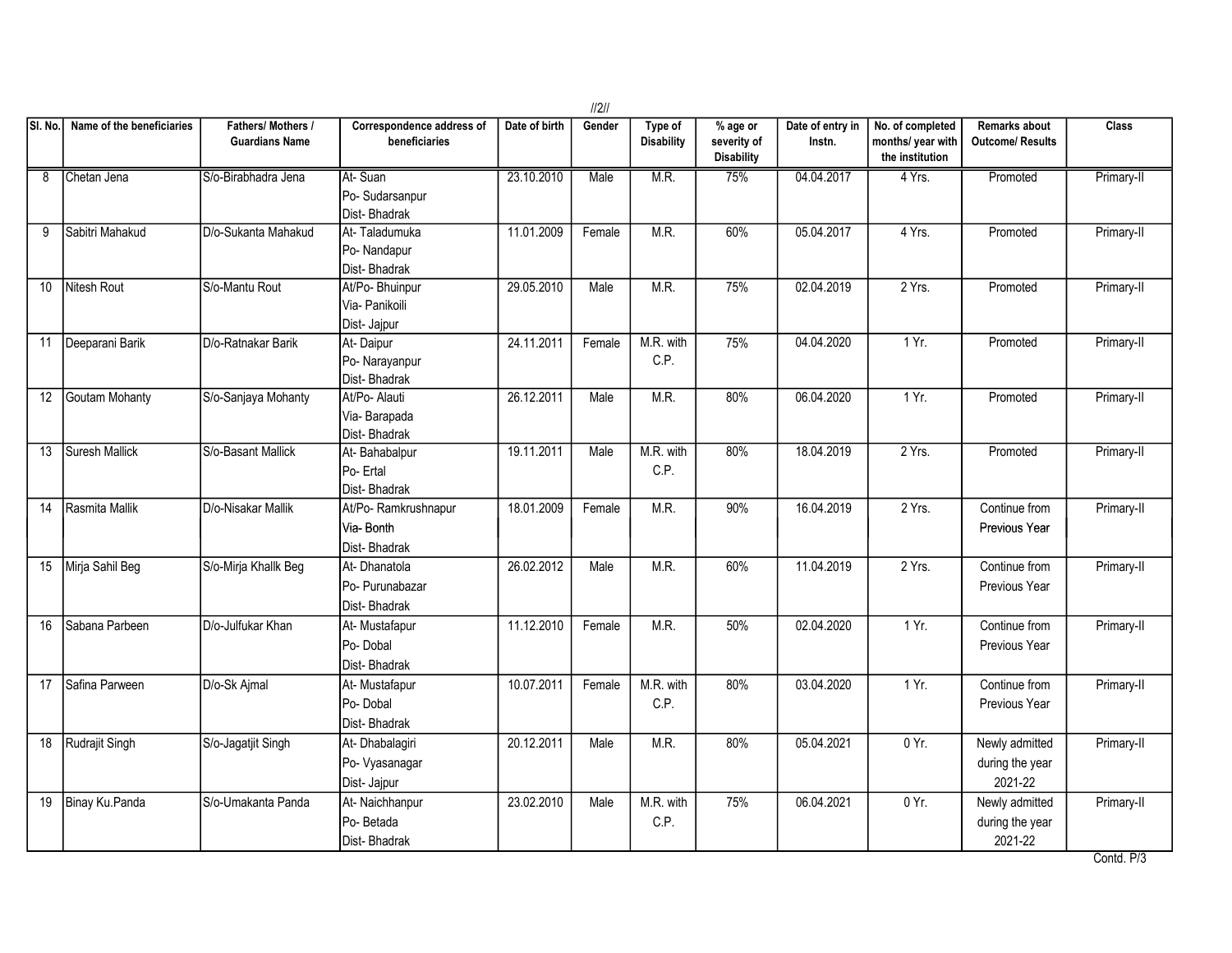|                 | 1/3/1                     |                                             |                                                              |               |        |                              |                                              |                            |                                                          |                                              |           |  |
|-----------------|---------------------------|---------------------------------------------|--------------------------------------------------------------|---------------|--------|------------------------------|----------------------------------------------|----------------------------|----------------------------------------------------------|----------------------------------------------|-----------|--|
| SI. No          | Name of the beneficiaries | Fathers/ Mothers /<br><b>Guardians Name</b> | Correspondence address of<br>beneficiaries                   | Date of birth | Gender | Type of<br><b>Disability</b> | % age or<br>severity of<br><b>Disability</b> | Date of entry in<br>Instn. | No. of completed<br>months/ year with<br>the institution | Remarks about<br>Outcome/ Results            | Class     |  |
| 20              | Chinmaya Sethy            | S/o-Banamali Sethy                          | At-Koranta<br>Po-Randiahat<br>Dist-Bhadrak                   | 28.05.2008    | Male   | M.R. with<br>C.P.            | 90%                                          | 02.04.2018                 | 3 Yrs.                                                   | Promoted                                     | Secondary |  |
| 21              | Shibasankar Behera        | S/o-Kanhu Ch.Behera                         | At-Babandha<br>Po-Siadimal<br>Via- Nilagiri<br>Dist-Balasore | 29.12.2008    | Male   | M.R.                         | 45%                                          | 05.04.2018                 | 3 Yrs.                                                   | Promoted                                     | Secondary |  |
| 22              | <b>Tanmay Dash</b>        | S/o-Sarada Prasanna Dash At- Kanehipur      | Po- Jajpur Road<br>Dist- Jajpur                              | 17.07.2008    | Male   | M.R. with<br>C.P.            | 100%                                         | 01.04.2014                 | 7 Yrs.                                                   | Promoted                                     | Secondary |  |
| 23              | Diptirani Jena            | S/o-Hrushikesh Jena                         | At- Nadigan<br>Po- Kudei Nadigan<br>Dist-Balasore            | 11.09.2008    | Female | M.R.                         | 60%                                          | 16.04.2019                 | 2 Yrs.                                                   | Promoted                                     | Secondary |  |
| 24              | Sipun Mallik              | S/o-Maliram Mallik                          | At-Rampur<br>Po-Ramkrushnapur<br>Via- Bonth, Dist- Bhadrak   | 17.02.2018    | Male   | M.R. with<br>C.P.            | 85%                                          | 05.04.2016                 | 5 Yrs.                                                   | Promoted                                     | Secondary |  |
| 25              | Chittaranjan Dash         | S/o-Krushna Ch.Dash                         | At/Po- Palikiri<br>Via- Dhamanagar<br>Dist-Bhadrak           | 10.09.2008    | Male   | M.R. with<br>C.P.            | 75%                                          | 06.04.2020                 | 1 Yr.                                                    | Promoted                                     | Secondary |  |
| 26              | Rohinirani Jena           | D/o-Dillip Ku Jena                          | At-Sanabarchhikayan<br>Po-Ramchandrapur<br>Dist-Bhadrak      | 12.10.2009    | Female | M.R.                         | 90%                                          | 02.04.2020                 | 1 Yr.                                                    | Continue from<br>Previous Year               | Secondary |  |
| 27              | Sk Aftar Hossain          | S/o-Sk Mojafar Hossain                      | At/Po-Dobal<br>Via-Dhamnagar<br>Dist-Bhadrak                 | 01.01.2007    | Male   | M.R.                         | 50%                                          | 03.04.2020                 | 1 Yr.                                                    | Continue from<br>Previous Year               | Secondary |  |
| 28              | Kajal Sahoo               | D/o-Khageswar Sahoo                         | At/Po- Kotasahi<br>Via-Sahidnagar<br>Dist-Bhadrak            | 16.11.2008    | Female | M.R.                         | 75%                                          | 03.04.2021                 | 0 Yr.                                                    | Newly admitted<br>during the year<br>2021-22 | Secondary |  |
| 29              | Asish Bhuban              | S/o-Alok Kumar Dalal                        | At- Muleswar<br>Po/Via-Soro<br>Dist-Balasore                 | 25.09.2008    | Male   | M.R. with<br>C.P.            | 80%                                          | 05.04.2021                 | 0 Yr.                                                    | Newly admitted<br>during the year<br>2021-22 | Secondary |  |
| 30 <sup>°</sup> | Kanhu Sahu                | S/o-Sanjay Sahu                             | At/Po-Sadanga<br>Via- Nandipada<br>Dist-Keonjhar             | 31.12.2008    | Male   | M.R. with<br>C.P.            | 60%                                          | 07.04.2021                 | 0 Yr.                                                    | Newly admitted<br>during the year<br>2021-22 | Secondary |  |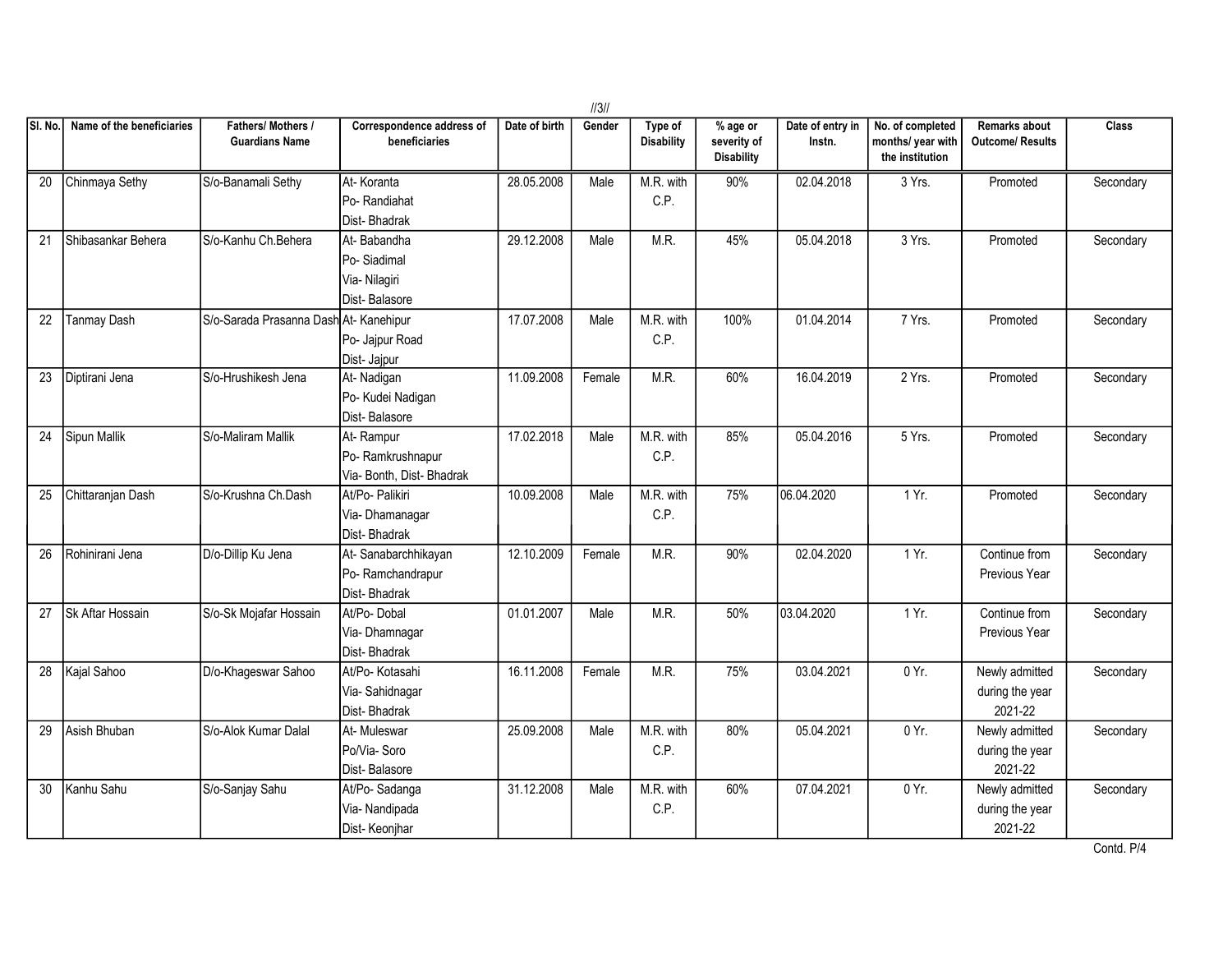|         |                           |                                           |                                                         |               | 4      |                              |                                                |                            |                                                          |                                              |                 |
|---------|---------------------------|-------------------------------------------|---------------------------------------------------------|---------------|--------|------------------------------|------------------------------------------------|----------------------------|----------------------------------------------------------|----------------------------------------------|-----------------|
| SI. No. | Name of the beneficiaries | Fathers/Mothers/<br><b>Guardians Name</b> | Correspondence address of<br>beneficiaries              | Date of birth | Gender | Type of<br><b>Disability</b> | $%$ age or<br>severity of<br><b>Disability</b> | Date of entry in<br>Instn. | No. of completed<br>months/ year with<br>the institution | Remarks about<br><b>Outcome/ Results</b>     | <b>Class</b>    |
| 31      | Ayush Ku.Das              | S/o-Benudhar Das                          | At-Bedhasahi<br>Po- Old Town, Keonjhar<br>Dist-Keonjhar | 12.10.2008    | Male   | M.R.                         | 40%                                            | 09.04.2021                 | 0 Yr.                                                    | Newly admitted<br>during the year<br>2021-22 | Secondary       |
| 32      | Gyana Ranjan Mukhi        | S/o-Bapuni Mukhi                          | At-Patrasahi<br>Po-Thakurmunda<br>Dist-Mayurbhanj       | 15.04.2007    | Male   | M.R.                         | 50%                                            | 12.04.2021                 | 0 Yr.                                                    | Newly admitted<br>during the year<br>2021-22 | Secondary       |
| 33      | Pradeep Sahoo             | S/o-Gobardhan Sahoo                       | At- Mirjapur<br>Po- Purunabazar<br>Dist-Bhadrak         | 14.01.2007    | Male   | M.R.                         | 70%                                            | 18.04.2016                 | 5 Yrs.                                                   | Promoted                                     | Prevocational-I |
| 34      | Satyabrata Nayak          | S/o-Dharmendra Nayak                      | At-Raghunathpur<br>Po-Dobal<br>Dist-Bhadrak             | 24.08.2006    | Male   | M.R.                         | 75%                                            | 08.04.2019                 | 2 Yrs.                                                   | Promoted                                     | Prevocational-I |
| 35      | Radharani Rana            | D/o-Naresh Ch. Rana                       | At-Saripol<br>Po- Alauti<br>Dist-Bhadrak                | 10.10.2007    | Female | M.R.                         | 60%                                            | 05.04.2016                 | 5 Yrs.                                                   | Promoted                                     | Prevocational-I |
| 36      | Raghua Singh              | S/o-Babula Singh                          | At-Kamarapala<br>Po-Aghirapada<br>Dist-Balasore         | 01.01.2006    | Male   | M.R.                         | 50%                                            | 11.04.2016                 | 5 Yrs.                                                   | Promoted                                     | Prevocational-I |
| 37      | Asutosh Nayak             | S/o-Abhaya Nayak                          | At- Uttakuda<br>Po- Ugratara<br>Dist-Bhadrak            | 23.01.2005    | Male   | M.R.                         | 55%                                            | 03.04.2017                 | 4 Yrs.                                                   | Promoted                                     | Prevocational-I |
| 38      | Siba Prasad Rout          | S/o-Subash Rout                           | At- Srirampur<br>Po-Fatepur<br>Dist-Bhadrak             | 22.11.2006    | Male   | M.R.                         | 70%                                            | 08.04.2015                 | 6 Yrs.                                                   | Promoted                                     | Prevocational-I |
| 39      | Gayatri Singh             | D/o-Budhiram Singh                        | At-Raipur<br>Po/Via-Soro<br>Dist-Balasore               | 12.12.2006    | Female | M.R.                         | 50%                                            | 22.04.2019                 | 2 Yrs.                                                   | Promoted                                     | Prevocational-I |
| 40      | Omm Prakash Barik         | S/o-Ram Ch.Barik                          | At/Po-Odanga<br>Via-Randiahat<br>Dist-Bhadrak           | 05.01.2006    | Male   | M.R.                         | 60%                                            | 22.04.2019                 | 2 Yrs.                                                   | Promoted                                     | Prevocational-I |
| 41      | Rakesh Khilar             | S/o-Ganesh Khilar                         | At-Jagula<br>Po-Dhamara<br>Dist-Bhadrak                 | 01.06.2006    | Male   | M.R.                         | 65%                                            | 02.04.2020                 | 1Yr.                                                     | Promoted                                     | Prevocational-I |
| 42      | Rahul Singh               | S/o-Arjun Singh                           | At-Raipur<br>Po/Via-Soro<br>Dist-Balasore               | 01.04.2008    | Male   | M.R.                         | 50%                                            | 04.04.2018                 | 3 Yrs.                                                   | Continue from<br>previous year               | Prevocational-1 |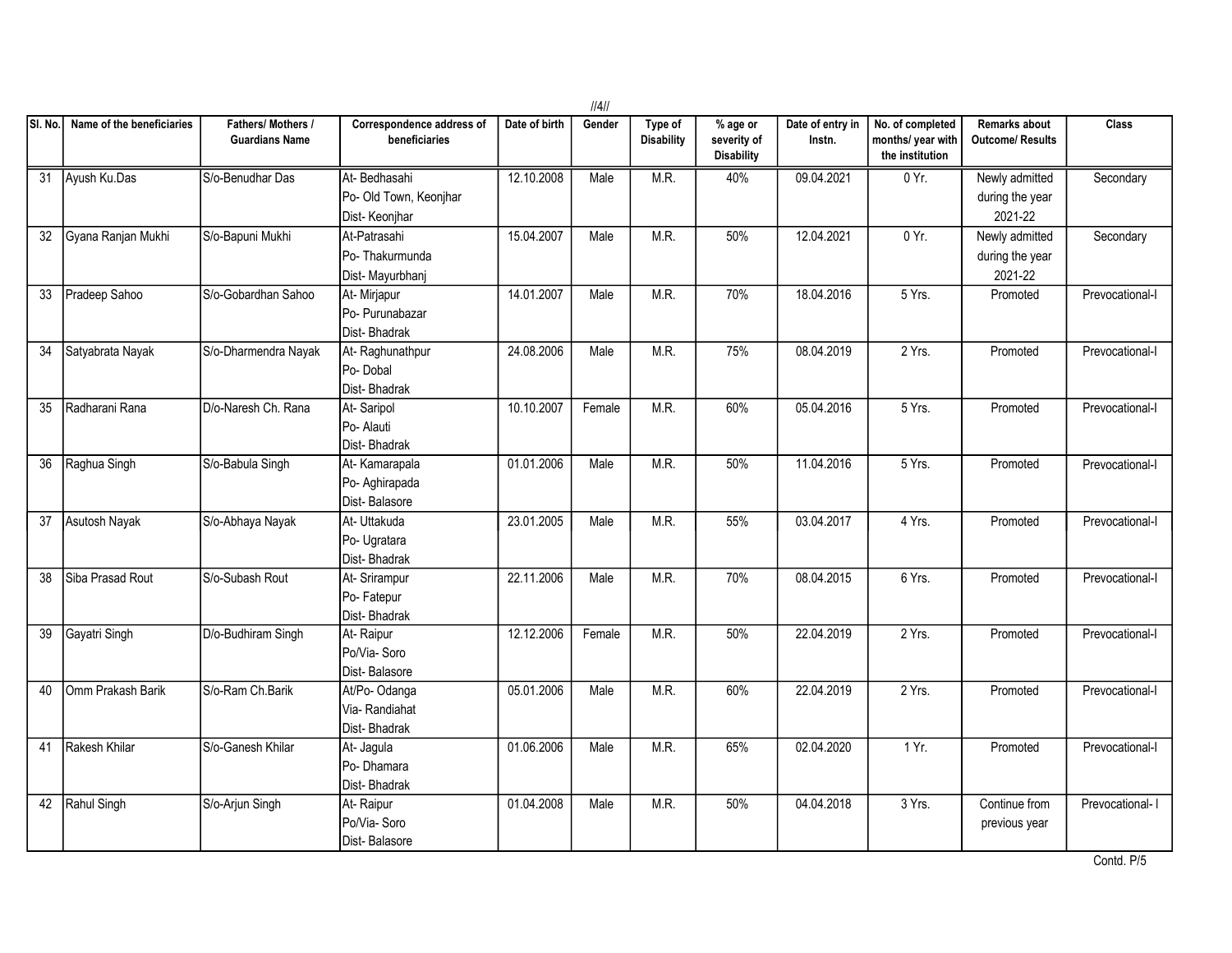|         |                           |                                             |                                                                      |               | $\frac{1}{5}$ |                              |                                       |                            |                                                          |                                                 |                   |
|---------|---------------------------|---------------------------------------------|----------------------------------------------------------------------|---------------|---------------|------------------------------|---------------------------------------|----------------------------|----------------------------------------------------------|-------------------------------------------------|-------------------|
| SI. No. | Name of the beneficiaries | Fathers/ Mothers /<br><b>Guardians Name</b> | Correspondence address of<br>beneficiaries                           | Date of birth | Gender        | Type of<br><b>Disability</b> | % age or<br>severity of<br>Disability | Date of entry in<br>Instn. | No. of completed<br>months/ year with<br>the institution | <b>Remarks about</b><br><b>Outcome/ Results</b> | <b>Class</b>      |
| 43      | Madhumita Nayak           | D/o-Suresh Nayak                            | At-Oreda<br>Po-Kolha<br>Dist-Bhadrak                                 | 04.06.2007    | Female        | M.R. with<br>C.P.            | 90%                                   | 05.04.2021                 | 0 Yr.                                                    | Newly admitted<br>during the year<br>2021-22    | Prevocational-1   |
| 44      | Jyotirmaya Swain          | D/o-Surath Ku.Swain                         | At-Bagamara<br>Po- Geltua<br>Dist-Bhadrak                            | 26.09.2006    | Female        | M.R.                         | 60%                                   | 06.04.2021                 | $0 Yr$ .                                                 | Newly admitted<br>during the year<br>2021-22    | Prevocational-1   |
| 45      | Sekhar Das                | S/o-Bhagirathi Das                          | At-Munipada<br>Po-Ertal<br>Dist-Bhadrak                              | 27.10.2007    | Male          | M.R.                         | 90%                                   | 08.04.2021                 | $0 Yr$ .                                                 | Newly admitted<br>during the year<br>2021-22    | Prevocational- I  |
| 46      | <b>Babul Sial</b>         | S/o-Rabindra Sial                           | At-Mathanuagaon<br>Po- Gandiebed<br>Dist-Balasore                    | 29.09.2007    | Male          | M.R.                         | 50%                                   | 12.04.2021                 | 0 Yr.                                                    | Newly admitted<br>during the year<br>2021-22    | Prevocational- I  |
| 47      | Deepak Mohanty            | S/o-Sarat Mohanty                           | At-Magalpada<br>Po- Gandiebed<br>Dist-Balasore                       | 09.02.2006    | Male          | M.R. with<br>C.P.            | 70%                                   | 12.04.2021                 | $0 Yr$ .                                                 | Newly admitted<br>during the year<br>2021-22    | Prevocational- I  |
| 48      | Bishnu Priya Panda        | S/o-Bijaya Ku.Panda                         | At/Po-Bantala<br>Block-Barchana<br>Dist- Jajpur                      | 22.09.2006    | Male          | M.R.                         | 75%                                   | 02.04.2019                 | 2 Yrs.                                                   | Promoted                                        | Prevocational- II |
| 49      | Rashmirekha Barik         | D/o-Rajendra Barik                          | At-Balikana<br>Po- Gobindpur<br>Dist-Balasore                        | 01.01.2005    | Female        | M.R. with<br>C.P.            | 50%                                   | 03.04.2019                 | 2 Yrs.                                                   | Promoted                                        | Prevocational-II  |
| 50      | Ashis Ku.Nayak            | S/o-Ratnakar Nayak                          | At/Po- Kotasahi<br>P.S-Tangi<br>Dist- Cuttack                        | 06.08.2005    | Male          | M.R.                         | 55%                                   | 11.04.2019                 | 2 Yrs.                                                   | Promoted                                        | Prevocational- II |
| 51      | Chumuki Khatun            | D/o-Kudush Khan                             | At/Po- Kharida Binayakpur<br>P.S- Basudevpur<br>Dist-Bhadrak         | 20.10.2005    | Female        | M.R.                         | 60%                                   | 08.04.2019                 | 2 Yrs.                                                   | Promoted                                        | Prevocational- II |
|         | 52 Durga Banara           | S/o-Chakra Banara                           | At- Ghulghulia<br>Po- Martamsahi<br>Via-Satakosia<br>Dist-Mayurbhanj | 02.10.2005    | Male          | M.R.                         | 50%                                   | 04.04.2018                 | 3 Yrs.                                                   | Promoted                                        | Prevocational-II  |
| 53      | Srikanta Singh            | S/o-Sukra Singh                             | At/Po- Aghirapada<br>Via-Oupada<br>Dist-Balasore                     | 01.01.2005    | Male          | M.R.                         | 60%                                   | 01.04.2017                 | 4 Yrs.                                                   | Promoted                                        | Prevocational- II |
| 54      | Tapeswar Sahoo            | S/o-Maheswar Sahoo                          | At/Po- Malapada<br>Dist- Jajpur                                      | 03.05.2006    | Male          | M.R. with<br>C.P.            | 60%                                   | 04.04.2016                 | 5 Yrs.                                                   | Promoted                                        | Prevocational- II |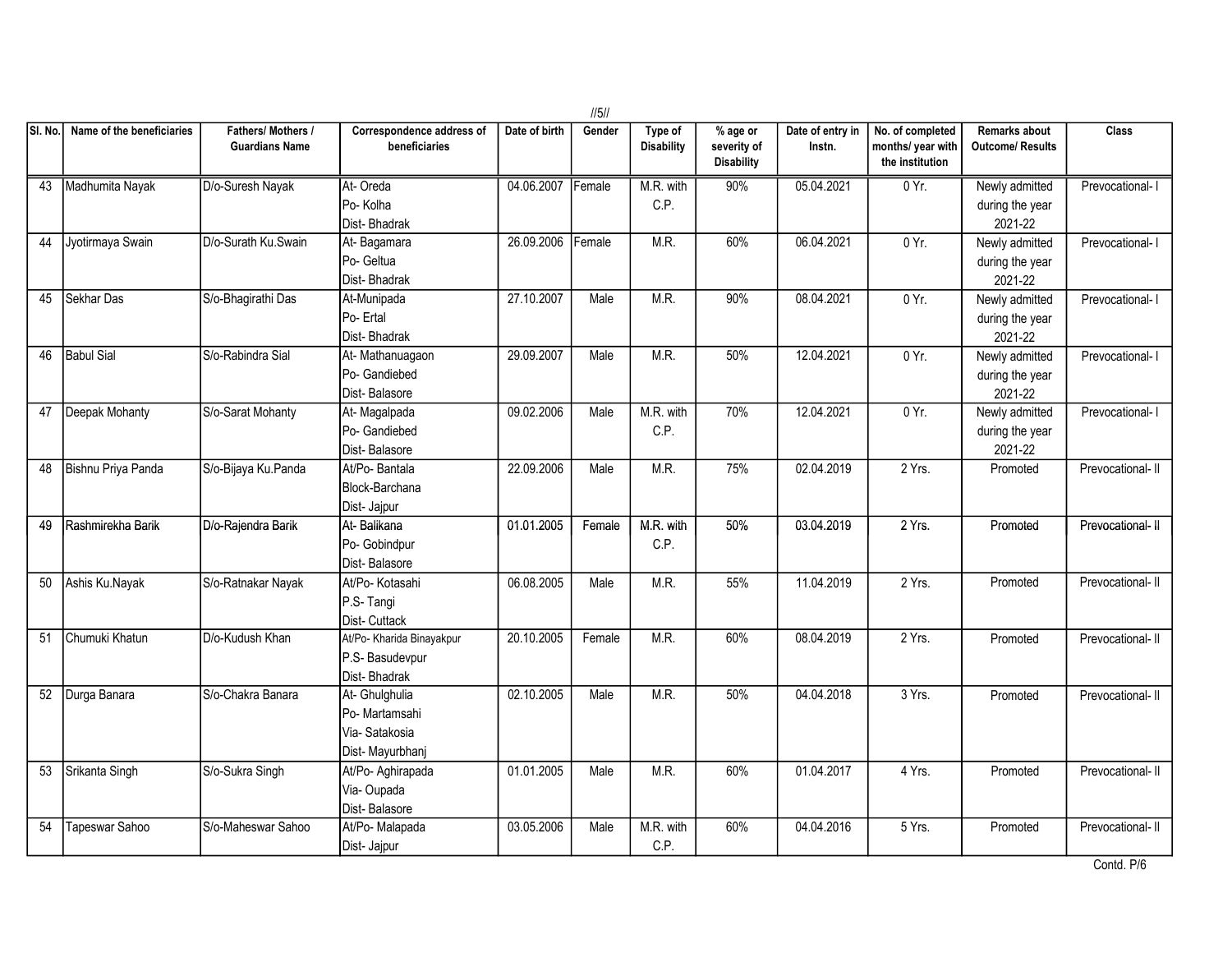|         |                           |                                           |                                                             |               | $\frac{1}{6}$ |                              |                                                |                            |                                                          |                                                 |                   |
|---------|---------------------------|-------------------------------------------|-------------------------------------------------------------|---------------|---------------|------------------------------|------------------------------------------------|----------------------------|----------------------------------------------------------|-------------------------------------------------|-------------------|
| SI. No. | Name of the beneficiaries | Fathers/Mothers/<br><b>Guardians Name</b> | Correspondence address of<br>beneficiaries                  | Date of birth | Gender        | Type of<br><b>Disability</b> | $%$ age or<br>severity of<br><b>Disability</b> | Date of entry in<br>Instn. | No. of completed<br>months/ year with<br>the institution | <b>Remarks about</b><br><b>Outcome/ Results</b> | <b>Class</b>      |
| 55      | Jharana Mahalik           | D/o-Keshab Mahalik                        | At-Serapur<br>Po-Sukleswar<br>Via- Chandbali, Dist- Bhadrak | 24.03.2006    | Female        | M.R.                         | 50%                                            | 07.04.2016                 | 5 Yrs.                                                   | Promoted                                        | Prevocational-II  |
| 56      | Diptiranjan Sahu          | D/o-Dhaneswar Sahu                        | At- Purusandha<br>Po- B.T.Pur<br>Dist-Bhadrak               | 09.07.2005    | Male          | M.R.                         | 75%                                            | 04.04.2013                 | 8 Yrs.                                                   | Promoted                                        | Prevocational-II  |
| 57      | Debasish Behera           | S/o-Jogendra Behera                       | At-Betei<br>Po-Darakholi<br>Dist-Balasore                   | 01.01.2006    | Male          | M.R.                         | 65%                                            | 04.04.2019                 | $2$ Yrs.                                                 | Promoted                                        | Prevocational- II |
| 58      | Paresh Jena               | S/o-Anadi Jena                            | At- Uchhapur<br>Po/Via-Sabarang<br>Dist-Bhadrak             | 02.01.2005    | Male          | M.R.                         | 60%                                            | 05.04.2019                 | $2$ Yrs.                                                 | Promoted                                        | Prevocational- II |
| 59      | Jyotirmayee Mohapatra     | D/o-Nilambar<br>Mohapatra                 | At-Solagan<br>Po-Bandhatia<br>Dist-Bhadrak                  | 21.01.2006    | Female        | M.R. with<br>C.P.            | 70%                                            | 03.04.2020                 | $1Yr$ .                                                  | Promoted                                        | Prevocational- II |
| 60      | Jyotishikha Panigrahi     | D/o-Jagatjyoti Panigrahi                  | At/Po- Guamal<br>Via-Dolasahi<br>Dist-Bhadrak               | 31.12.2005    | Male          | M.R.                         | 75%                                            | 03.04.2017                 | 4 Yrs.                                                   | Promoted                                        | Prevocational- II |
| 61      | Debu Nath                 | S/o-Gopal Nath                            | At/Po-Dolasahi<br>P.S-Tihidi<br>Dist-Bhadrak                | 18.08.2005    | Male          | M.R.                         | 60%                                            | 03.04.2021                 | 0 Yr.                                                    | Newly admitted<br>during the year<br>2021-22    | Prevocational- II |
| 62      | Chanda Khan               | S/o-Kudush Khan                           | At- Kharida Binayakpur<br>Po- Binayakpur<br>Dist-Bhadrak    | 01.08.2005    | Male          | M.R. with<br>C.P.            | 70%                                            | 06.04.2021                 | 0 Yr.                                                    | Newly admitted<br>during the year<br>2021-22    | Prevocational- II |
| 63      | Debashish Rout            | S/o-Durjay Rout                           | At-Murganayani<br>Po-Mausudhabazar<br>Dist-Bhadrak          | 01.04.2005    | Male          | M.R.                         | 80%                                            | 08.04.2021                 | 0 Yr.                                                    | Newly admitted<br>during the year<br>2021-22    | Prevocational- II |
| 64      | Deepak Jena               | Achyuta Jena                              | At-Badabalikuda<br>Po- Janaka<br>Dist- Jajpur               | 22.11.2004    | Male          | M.R.                         | 55%                                            | 18.04.2019                 | $2$ Yrs.                                                 | Promoted                                        | Vocational        |
| 65      | Ajaya Singh               | Shankar Singh                             | At/Po-Rambhilla<br>Via- Charampa<br>Dist-Bhadrak            | 02.02.2004    | Male          | M.R. with<br>C.P.            | 75%                                            | 07.04.2015                 | 6Yrs.                                                    | Promoted                                        | Vocational        |
| 66      | Rahul Majhi               | Susanta Majhi                             | At-Somapur<br>Po/Via- Chandbali<br>Dist-Bhadrak             | 18.01.2004    | Male          | M.R                          | 50%                                            | 19.04.2019                 | 2 Yrs.                                                   | Promoted                                        | Vocational        |

Contd. P/7